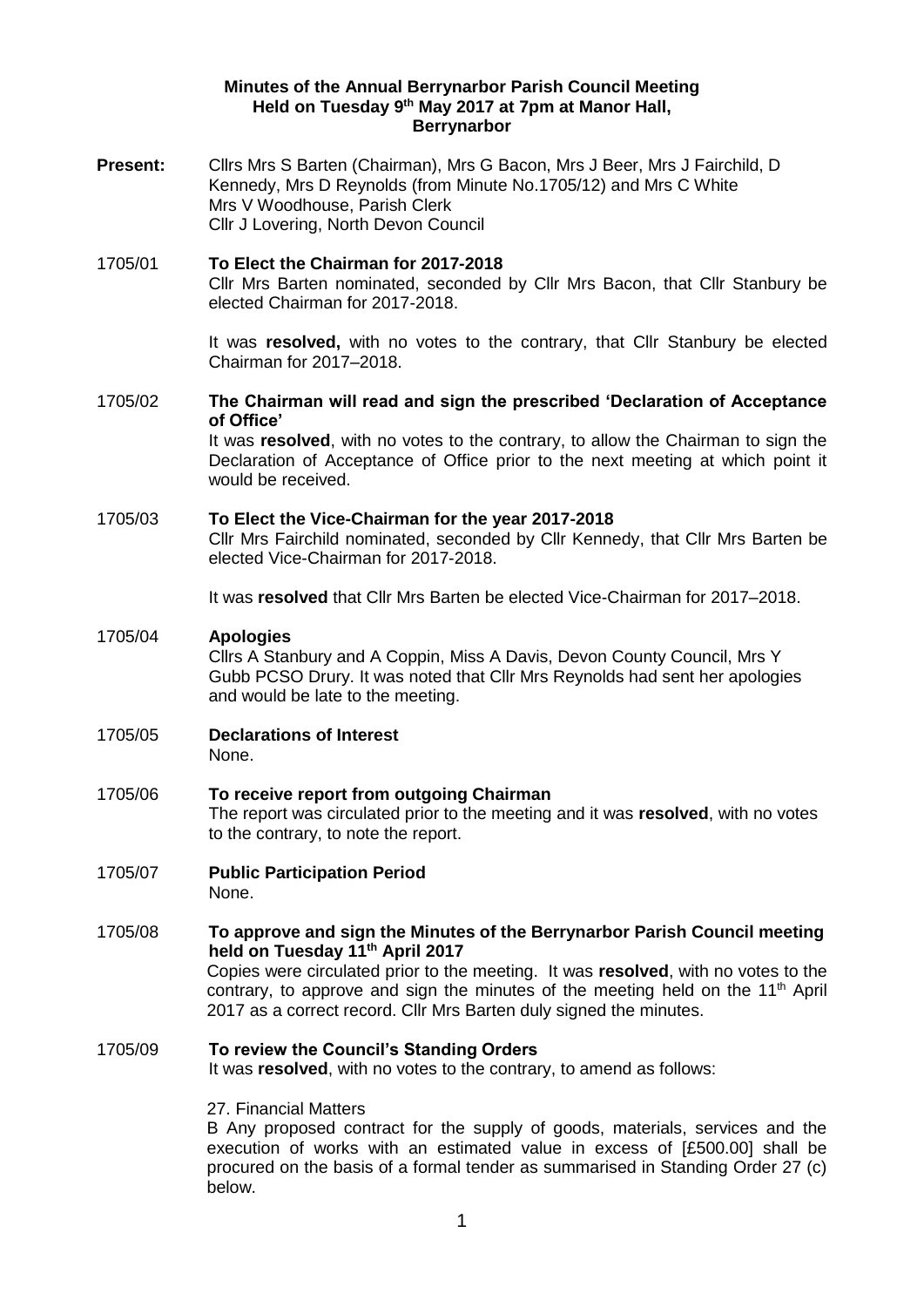## **Increase limit and amend to read- :**

B Any proposed contract for the supply of goods, materials, services and the execution of works with an estimated value in excess of [£1,000] shall be procured on the basis of a formal tender as summarised in Standing Order 27 (c) below.

Any formal tender process shall comprise the following steps: i a public notice of intention to place a contract to be placed in a local newspaper

## **Amend to read: -**

i a public notice of intention to place a contract will be advertised locally.

1705/10 **To review the Council's Financial Regulations**  It was **resolved**, with no votes to the contrary to amend as follows:

6. Payment of Accounts

## 6.1 – **Amend to read**

All payments shall be effected by cheque or by direct debit drawn the Council's bankers. Payments may also be made via bank transfer subject to the Conditions for Payment by Bank Transfer being followed.

6.3 – **Add** Conditions for Payment by Bank Transfer

- The Clerk will set up the electronic payment on the Parish Council's online banking with a clearance date of not less than two days following a Parish Council meeting.
- The Clerk will print off and attach the payment which has been created to the invoice.
- The Councillor responsible for checking invoices for compliance and one other Councillor will check the payment against the invoice and sign the payment.

If a payment is incorrect the Parish Clerk will cancel the payment, create a new payment and, subject to Council's approval, submit to the same two Councillors for checking and approval.

1705/11 **To appoint the following representatives: Footpath Officer Deputy Footpath Officer Highway Liaison Officer & Tree Warden Emergency Plan Officers Councillor to check invoices for payment Combe Martin & District Tourism Association Berrynarbor Manor Hall Committee Play Area Inspections Finance Working Party Personnel Working Party** It was **resolved**, with no votes to the contrary, to appoint the representatives as follows: Footpath Officer – Cllr Mrs Fairchild Deputy Footpath Officer – Cllr Mrs White Highway Liaison Officer & Tree Warden – Cllr Coppin Emergency Plan Officers – Cllrs Stanbury, Kennedy and Coppin Councillor to check invoices for payment – Cllr Mrs Fairchild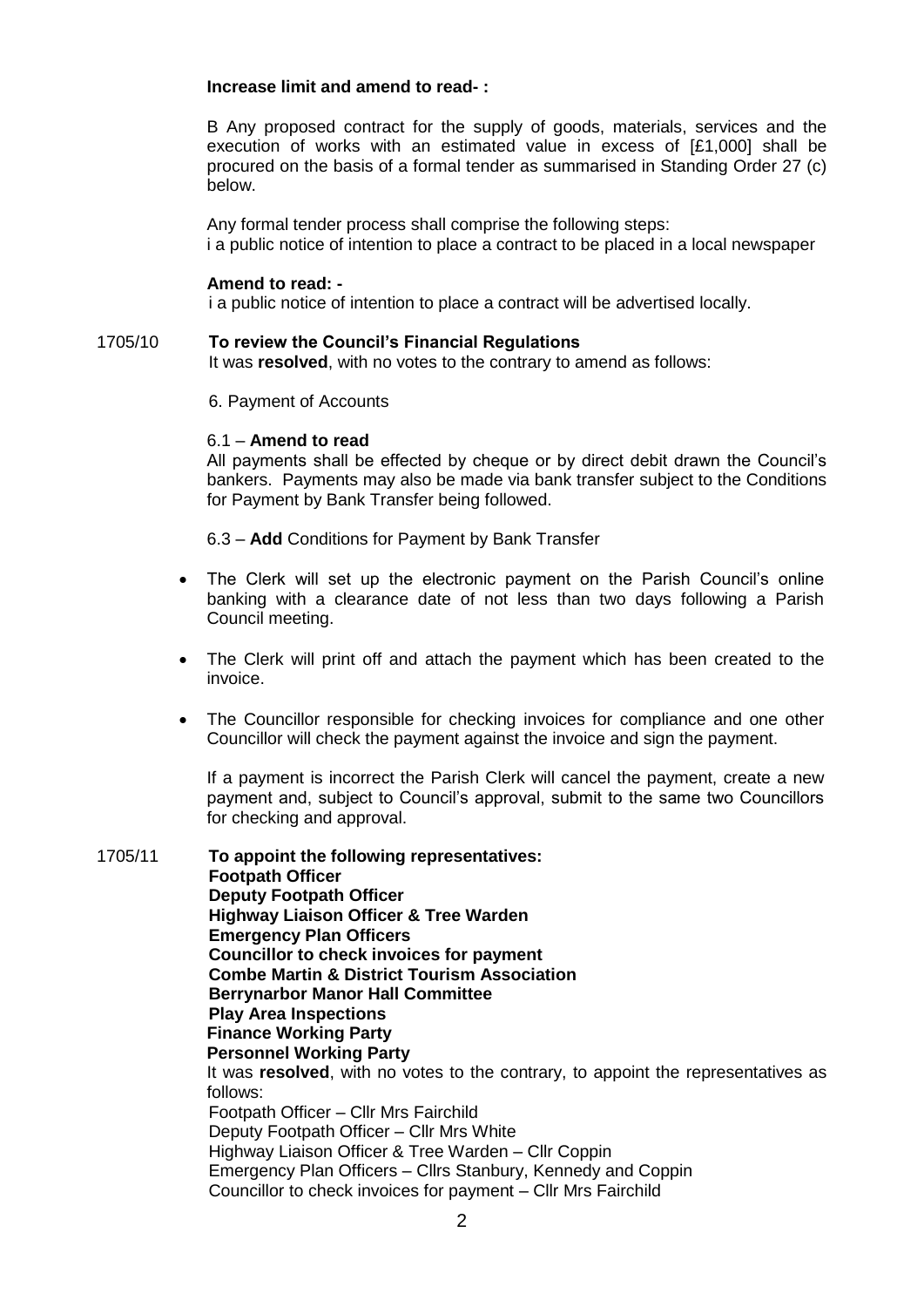Combe Martin & District Tourism Association – Cllr Mrs Beer Berrynarbor Manor Hall Committee – Cllr Mrs Reynolds Play Area Inspections – Cllr Mrs Beer Finance Working Party – Cllrs Kennedy, Stanbury and Mrs Reynolds Personnel Working Party – Cllrs Kennedy, Mrs Barten and Mrs Reynolds Councillor to initially check planning applications – Cllr Mrs Bacon

## 1705/12 **To receive reports from:**

- Police It was reported that two crimes had taken place compared to no crimes in the same period as last year.
- County Councillor Miss A Davis It was noted that Cllr Miss Davis's boundaries had increased and as such there were now several parish meetings on the same evenings, a written report would be received each month and if there was something specific the Council would like to discuss Cllr Miss Davis would do her best to attend.
- District Councillors Mrs Y Gubb & J Lovering Cllr Lovering gave an update on the re-opening and management of the Theatres.

Cllr Mrs Reynolds entered the meeting at 7.20pm.

Cllr Lovering reported on the Village of the year Competition, it was agreed to investigate entry.

• Play Area Inspections. Councillor Mrs J Beer Cllr Mrs Beer reported that everything was looking good.

> Cllr Mrs Barten reported that the sign on the Manor Hall play area required stainless steel screws.

- Councillor Mrs D Reynolds, Manor Hall Cllr Mrs Reynolds reported that the last of the consultations had been received and were being collate, therefore, submitting the funding bid would be imminent. The Committee is now looking at remedial works to the hall.
- Footpaths Report Councillor Mrs White Nothing to report.
- Dog Exercise area Councillor Mrs White Nothing to report.
- Meetings/events attended by Councillors/Clerk None.

#### 1705/13 **Planning & Planning Correspondence**  Planning Applications: to consider Planning Applications received to date None.

Planning Decisions: The Planning Authority has given Approval for: **62746** Extension to dwelling to create ancillary living accommodation & games room/gymnasium at Higher Yetland, Combe Martin, Ilfracombe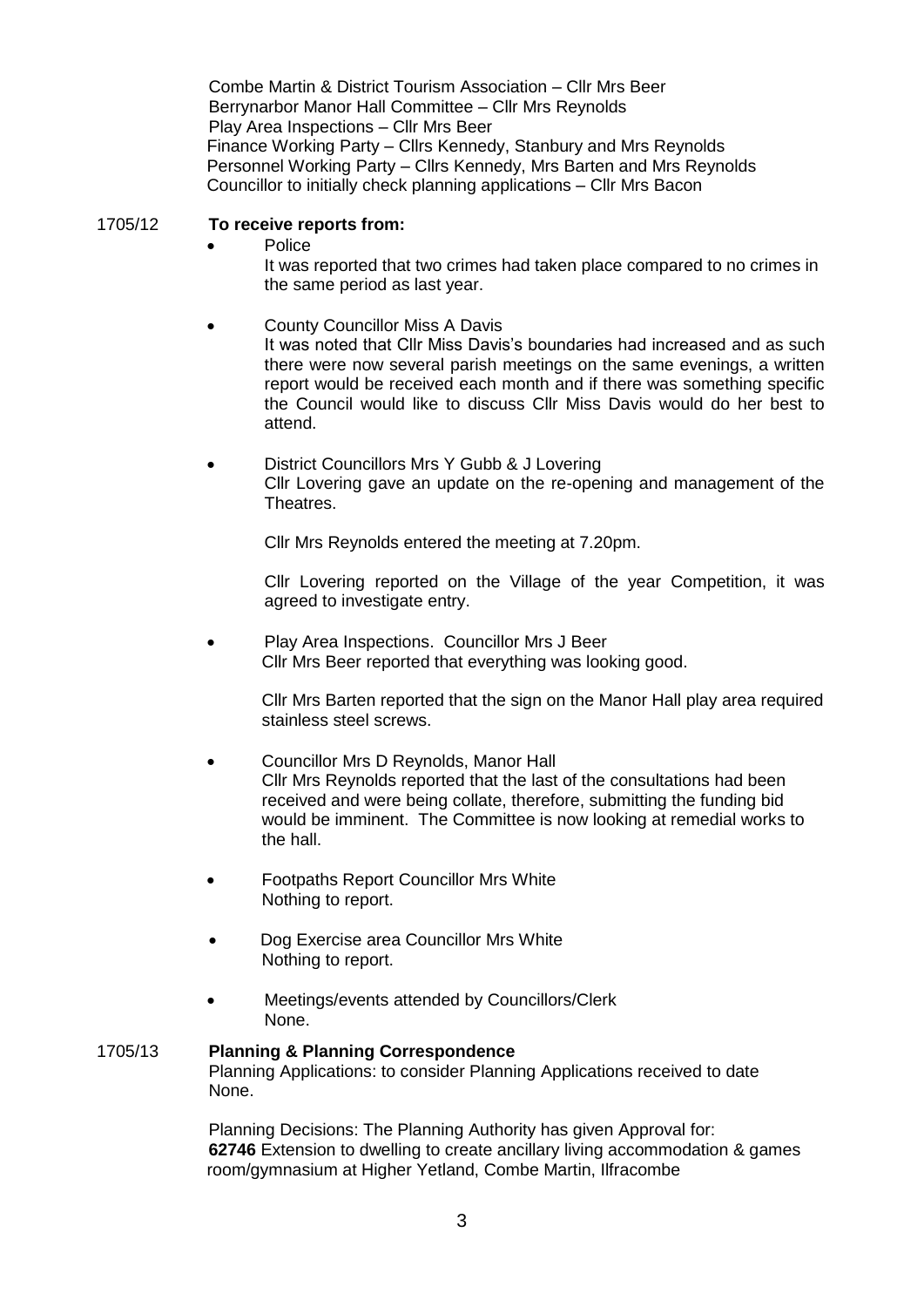It was **resolved**, with no votes to the contrary, to note the information.

## 1705/14 **To review the Council's Assets Register**

It was **resolved**, with no votes to the contrary, to remove the telephone box that was given to the shop and to add the new notice board and shed.

# 1705/15 **To review Members' Code of Conduct**

The Code of Conduct was reviewed and no changes were made.

1705/16 **To Review the Council's Statement of Internal Control for the financial year 2016-2017 in accordance with the Local Government Act 2003**  The document was circulated prior to the meeting and it was **resolved**, with no votes to the contrary, not to make any changes and to agree and sign the Statement of Internal Control for 2016-2017

# 1705/17 **To consider Parish Council's Insurance Renewal**

It was noted that the renewal quotations had not been received. The Parish Council's insurance is due for renewal on the 1st June 2017 and it was **resolved**, with no votes to the contrary, for the Clerk to accept the cheapest most appropriate quotation in consultation with Councillors.

## 1705/18 **To consider request to lay new or repair existing water pipe under the Recreation Field**

It was reported that further details had not been received and it was **resolved**, that whilst the Council does not wish to delay the works, it requires full details of the proposed works. Once these details have been received and approved the Council would be happy for the Clerk to give permission in consultation with Councillors.

## 1705/19 **To consider replacement of Laurel Bushes in the Recreation Field**

Members discussed the replacement of the dead Laurel Bushes in the Recreation Field. It was noted that representations had been received from Mr and Mrs Kitchin relating to the bushes and the possible cause for the bushes dying. It was **resolved**, with no votes to the contrary, to re-plant up to 5 plants with a size of 10litres Cllr Mrs Fairchild offered to plant and water the plants.

- 1705/20 **Matters to Note** (correspondence is available from the Clerk unless otherwise stated)
	- Completion of Monthly Defibrillator report
	- DALC's May newsletter
	- Correspondence from Mr and Mrs Kitchin relating to the play equipment in the Recreation Field (information has already been circulated)
	- Temporary Prohibition of Through Traffic & Speed Restriction A399 Leigh Road, Combe Martin
	- Alterations to Highway Neighbourhood Officers
	- Receipt of Grant for Parish Paths
	- Healthwatch Voices Spring 2017

It was **resolved**, with no votes to the contrary, to note the above.

# 1705/21 **To approve payments and receipts to date**

The following payments were received: -

**Payments 12th April 2017 – 9 th May 2017**  Clerk's May Salary £300(Net) Expenses: Mileage 09/05/2017 39 miles @ 0.45 = £17.55 Total: £317.55 HMRC PAYE